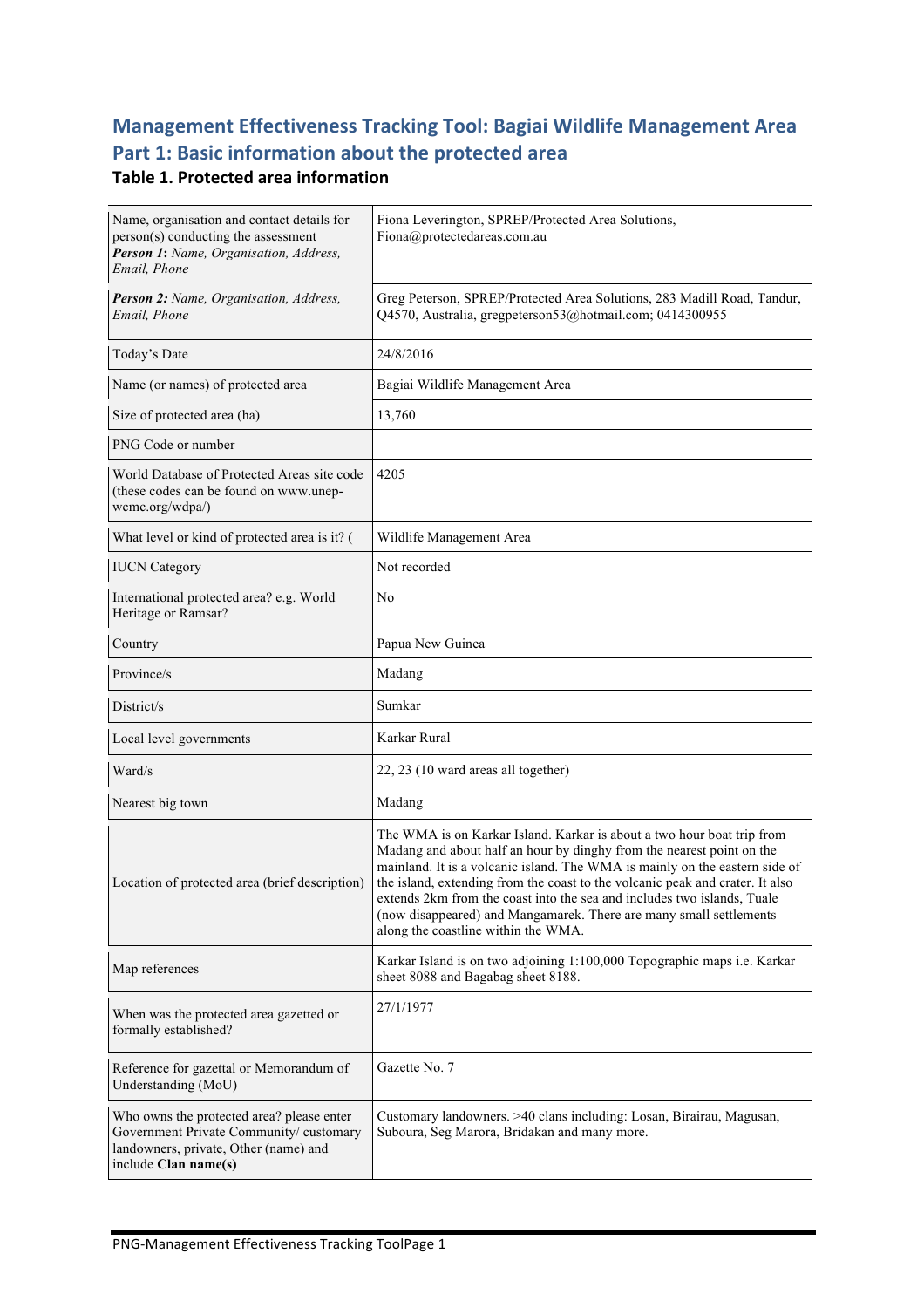| Number of households living in the protected<br>area                                                                                                                                                                                           | 5000                                                                                                                                                                                                                                                                                                                                                                                                                                                                         |
|------------------------------------------------------------------------------------------------------------------------------------------------------------------------------------------------------------------------------------------------|------------------------------------------------------------------------------------------------------------------------------------------------------------------------------------------------------------------------------------------------------------------------------------------------------------------------------------------------------------------------------------------------------------------------------------------------------------------------------|
| Population size within the protected area                                                                                                                                                                                                      | 16,000                                                                                                                                                                                                                                                                                                                                                                                                                                                                       |
| Who manages the protected area? (e.g. please<br>enter government, customary landowners<br>[add clan names] management committee<br>[how many and what gender])                                                                                 | The Management Committee is defunct, but could be revived. Ten members<br>are on the original gazettal notice. Luiev Maror is the chief land manager.                                                                                                                                                                                                                                                                                                                        |
| Total number of staff                                                                                                                                                                                                                          | $\theta$                                                                                                                                                                                                                                                                                                                                                                                                                                                                     |
| Temporary paid workers                                                                                                                                                                                                                         | $\bf{0}$                                                                                                                                                                                                                                                                                                                                                                                                                                                                     |
| Permanent paid workers 0                                                                                                                                                                                                                       |                                                                                                                                                                                                                                                                                                                                                                                                                                                                              |
| Annual budget (US\$) - excluding staff salary<br>costs                                                                                                                                                                                         | $\mathbf{0}$                                                                                                                                                                                                                                                                                                                                                                                                                                                                 |
| Operational (recurrent) funds                                                                                                                                                                                                                  | $\mathbf{0}$                                                                                                                                                                                                                                                                                                                                                                                                                                                                 |
| Project or special funds                                                                                                                                                                                                                       | $\overline{0}$                                                                                                                                                                                                                                                                                                                                                                                                                                                               |
| Reason for park establishment                                                                                                                                                                                                                  | For protection of the WMA's values (this was the reason when conservation<br>was very active, but now there is less interest). According to the 2006<br>RAPPAM, the WMA was established at the initiation of the Karkar local<br>council in order to control the unsustainable hunting that was developing on<br>the island, specifically to prevent the use of shot guns and the uncontrolled<br>development of gardens. There was also a threat of mining and exploration. |
| What are the main values for which the area<br>is designated (Fill this out after data sheet 2)                                                                                                                                                | Breeding ground for wildlife, including flying fox and cuscus; the coastline<br>and reefs provide fish and other marine life including nesting turtles; virgin<br>forest; food items for the traditional barter system; and cultural values<br>including traditional routes and meditation areas.                                                                                                                                                                            |
| List the primary protected area management<br>objectives (add lines if needed after the most<br>important objectives):<br>Management<br>objective 1                                                                                            | To protect the area for future generations so that species can breed, multiply<br>and migrate.                                                                                                                                                                                                                                                                                                                                                                               |
| Management objective 2                                                                                                                                                                                                                         | To protect species, habitats and water.                                                                                                                                                                                                                                                                                                                                                                                                                                      |
|                                                                                                                                                                                                                                                | <i>Management objective</i> $3$ To protect cultural places                                                                                                                                                                                                                                                                                                                                                                                                                   |
| Number of people involved in answering the<br>assessment questions                                                                                                                                                                             | 3                                                                                                                                                                                                                                                                                                                                                                                                                                                                            |
| Name/organisation/contact details of people<br>participating the assessment (Please do not<br>insert return/enter or dot points)                                                                                                               | Luiev Maror, chief land manager, Bagiai WMA, PO Box 2070, Jonba,<br>Madang, 72377222; Maitland Michael Kilil, PO Box 995, Madang,<br>70797621; Robert Said, Acting Ward Member, Karkar Local Level<br>Government, Ward 23, Boroman Village, PO Box 2070, Jonba, Madang,<br>73910467.                                                                                                                                                                                         |
| Customary landowners/other community;<br>CEPA, Other national government agency;<br>Provincial govt; local level govt; Protected<br>area staff (anyone working on the protected<br>area in paid jobs; NGO; Donors; External<br>experts; Others | Customary landowners.                                                                                                                                                                                                                                                                                                                                                                                                                                                        |
| Please note if assessment was carried out in<br>association with a particular project, on<br>behalf of an organisation or donor.                                                                                                               | SPREP through the PNG Protected Area Assessment Project, which is a<br>component of the GEF Community-based Forest and Coastal Conservation<br>and Resource Management Project in PNG.                                                                                                                                                                                                                                                                                       |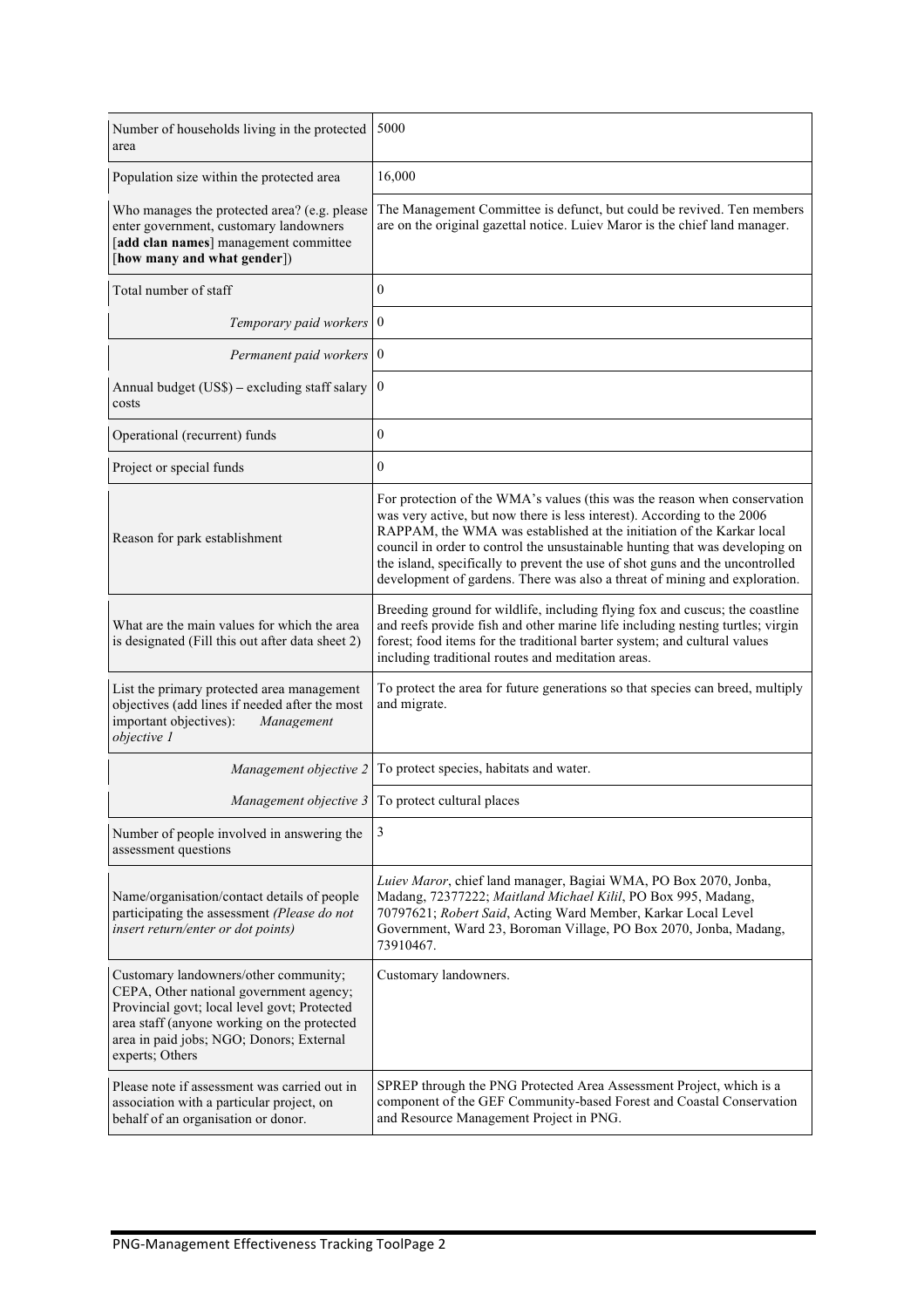## Part 2: What makes this protected area special and important?

Bagiai WMA is part of Karkar Island. The highest peak is about 1800m and the volcanic crater is 1000m. Much of the conservation area is steep, forested country. The conservation area is the sparsely populated part of the island, where animals such as cuscus, flying fox and wild pig can breed. It faces long Island and Saisi. Turtles are carried by the current from Long Island and nest on the beaches. The traditional barter system traded fish and galip nut for upland products and garden products. The WMA has the only permanent river/creek on the island.

|  |  |  | Table 2. Key values of the protected area |  |
|--|--|--|-------------------------------------------|--|
|--|--|--|-------------------------------------------|--|

| No.            | <b>Key values</b>                                                              | <b>Brief description</b>                                                                                                                                                                                                                                                                                                                                                                                                                                                                                                                                                                                                                                                                                                                                                                                                                                                                                                                                                                                                                                                                                                                                     | Note if<br>endangered<br>species or                                             |
|----------------|--------------------------------------------------------------------------------|--------------------------------------------------------------------------------------------------------------------------------------------------------------------------------------------------------------------------------------------------------------------------------------------------------------------------------------------------------------------------------------------------------------------------------------------------------------------------------------------------------------------------------------------------------------------------------------------------------------------------------------------------------------------------------------------------------------------------------------------------------------------------------------------------------------------------------------------------------------------------------------------------------------------------------------------------------------------------------------------------------------------------------------------------------------------------------------------------------------------------------------------------------------|---------------------------------------------------------------------------------|
|                |                                                                                |                                                                                                                                                                                                                                                                                                                                                                                                                                                                                                                                                                                                                                                                                                                                                                                                                                                                                                                                                                                                                                                                                                                                                              | ecosystem (IUCN)                                                                |
| $\mathbf{1}$   | Breeding ground for<br>wildlife - flying fox,<br>cuscus                        | Cuscus (white, grey and black), flying fox, megapode and wild<br>pigs are found in the WMA.                                                                                                                                                                                                                                                                                                                                                                                                                                                                                                                                                                                                                                                                                                                                                                                                                                                                                                                                                                                                                                                                  |                                                                                 |
| $\overline{2}$ | Coastline and reef $-$<br>fish and marine life<br>including nesting<br>turtles | Fish, turtles, many dolphins and whales (with blunt head up to<br>4m) and legends of dugong (mermaid). Turtle nesting sites are<br>located on the beaches. The tides and currents from Milne Bay<br>bring the turtles into there.                                                                                                                                                                                                                                                                                                                                                                                                                                                                                                                                                                                                                                                                                                                                                                                                                                                                                                                            | Not sure of<br>species of<br>dolphins and<br>whales. Turtles<br>are endangered. |
| 3              | Virgin forest                                                                  | Medicinal trees and plants. The forest provides habitat for a<br>variety of birds (blue dove and Torres Strait pigeon). Bush vines<br>are used for ropes and bilums, some palm trees are used for<br>making spear and traps are made from the bark. Clay (including<br>rare black) is found in the ground and is used for decoration for<br>customary purposes and only special clans have rights. There is<br>a big water source and the council is trying to use this water for<br>the whole island. The crater collects a lot of water in the wet<br>season. On the foothills there are many streams and water is<br>found all over the place. Hardly anyone lives in the steep area<br>but people go up there for hunting.                                                                                                                                                                                                                                                                                                                                                                                                                               |                                                                                 |
| 4              | Food items for<br>traditional barter<br>system                                 | Galip nut is used as a trade item (oil). It is a sign of honour and is<br>part of the identity of the Karkar people. Other items for barter<br>include fish, pandanus (oil and juice) and the galarga nut.                                                                                                                                                                                                                                                                                                                                                                                                                                                                                                                                                                                                                                                                                                                                                                                                                                                                                                                                                   |                                                                                 |
| 5              | Cultural values<br>including traditional<br>routes and<br>meditation areas     | There are ancestral and historic settlement areas where people<br>would come and camp. These were traditional travelling,<br>hunting and tradition routes. Spirits (masalai) live in the volcanic<br>crater. People go to the bush in the WMA to meditate and<br>connect with nature. An important men's practice that is<br>important especially now is the Men's House system. However,<br>this is dying out. Part of the reason that the WMA was declared<br>was to enable the children to understand what is happening<br>with the natural world. The 2006 RAPPAM survey noted 'The<br>whole mountain is revered locally for its spiritual significance<br>and, at least in the upper parts, this is very much still respected.<br>Young people I walked with to the top were strictly observant of<br>a code of silence in the upper parts of the mountain and,<br>interestingly, there was a notable increase in visible birdlife in<br>this area. It is still possible for local leaders to implement<br>traditional management techniques that restrict access to<br>certain areas and at certain times. This is, however, becoming<br>less common'. |                                                                                 |

#### **Table 3. Checklist of values/benefits**

Not important O; Important 1; Very important 2; Don't know DK

| How important is the protected area for | <b>Score</b> | <b>Comment</b> |
|-----------------------------------------|--------------|----------------|
| each of the listed values/benefits?     | (0,1,2, DK)  |                |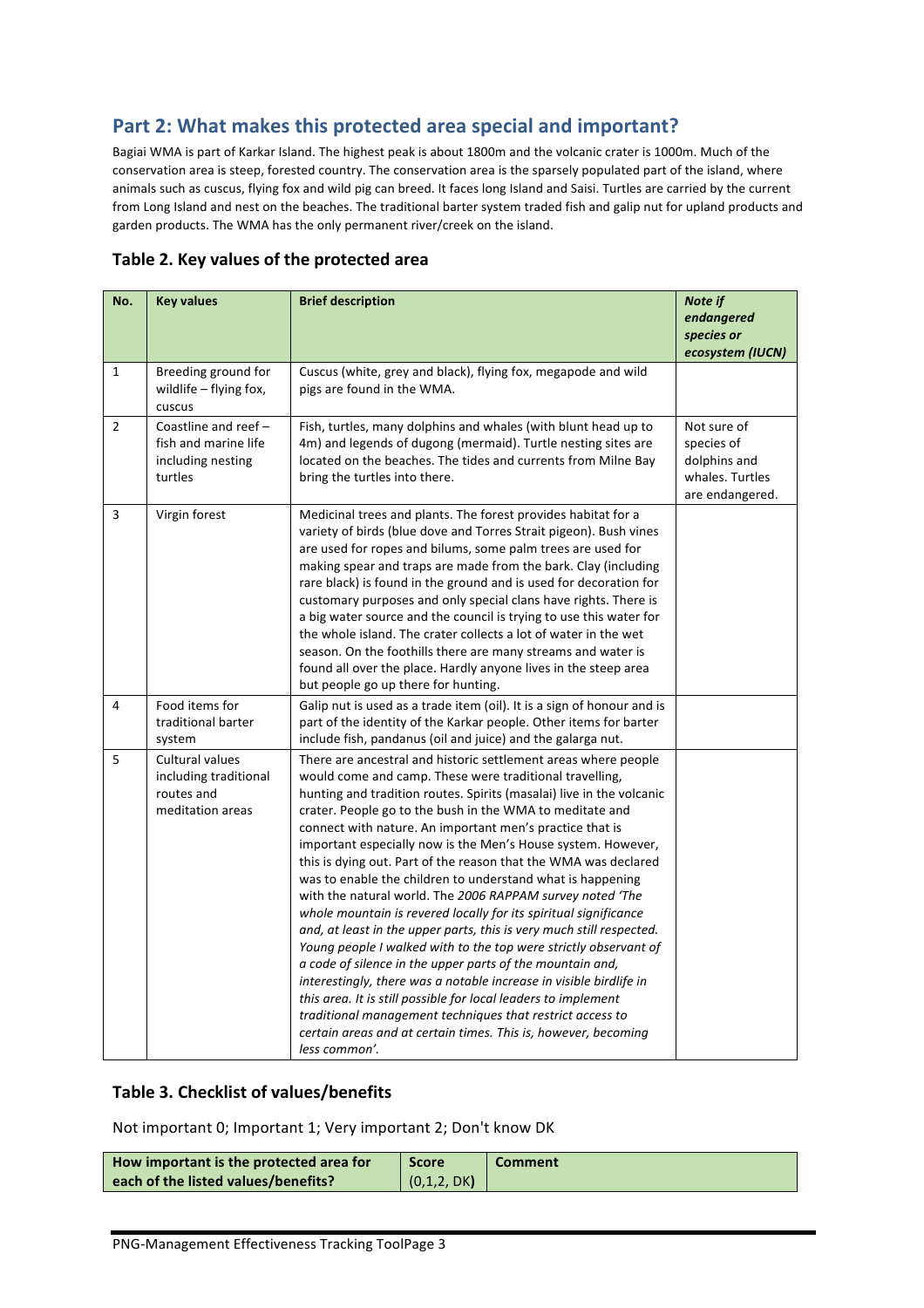| 1. | Biodiversity - the presence of many<br>different kinds of plants, animals and                                                             | $\overline{2}$ | Cuscus (white, grey and black), flying fox,<br>megapode; fish, turtles, many dolphins and whales                                       |
|----|-------------------------------------------------------------------------------------------------------------------------------------------|----------------|----------------------------------------------------------------------------------------------------------------------------------------|
|    | ecosystems                                                                                                                                |                | (with blunt head up to 4m) and legends of dugong<br>(mermaid), turtle nesting sites are located on the<br>beaches; and forest species. |
|    | 2. Presence of rare, threatened, or endangered<br>species (plants and animals)                                                            | DK             | Not known, but there may be a tube-nosed bat.                                                                                          |
|    | 3. Ecosystems (e.g. wetlands, grasslands, coral<br>reefs etc) that are rare because they have<br>been cleared or destroyed in other areas | $\overline{2}$ | The forest ecosystem is important as it is now the<br>only place to get many resources e.g. cane/rattan.                               |
|    | 4. Protecting clean, fresh water                                                                                                          | $\overline{2}$ | The WMA is the main freshwater source and it may<br>in future be extracted for use over the whole<br>island.                           |
| 5. | Sustaining important species in big enough<br>numbers that they are able to survive here                                                  | $\overline{2}$ | Important breeding ground for flying fox (only<br>breeds once a year).                                                                 |
|    | 6. Providing a source of employment for local<br>communities now                                                                          | <b>DK</b>      |                                                                                                                                        |
|    | 7. Providing resources for local subsistence<br>(food, building materials, medicines etc.)                                                | $\overline{2}$ | The WMA is an important breeding ground and<br>provides many resources, including building<br>materials.                               |
|    | 8. Providing community development<br>opportunities through sustainable resource<br>use                                                   | $\overline{2}$ | The water resources are important for future<br>development.                                                                           |
|    | 9. Religious or spiritual significance (e.g. tambu<br>places)                                                                             | $\mathbf{1}$   | There are important sites and more may need to<br>be identified.                                                                       |
|    | 10. Plant species of high social, cultural, or<br>economic importance                                                                     | $\overline{2}$ | As above.                                                                                                                              |
|    | 11. Animal species of high social, cultural, or<br>economic importance                                                                    | $\mathbf{1}$   | Eagle feathers for head-dresses.                                                                                                       |
|    | 12. Attractive scenery                                                                                                                    | $\overline{2}$ |                                                                                                                                        |
|    | 13. Tourism now                                                                                                                           | $\mathbf{1}$   |                                                                                                                                        |
|    | 14. Potential value for tourism in the future                                                                                             | $\overline{2}$ | Tourism could be very important, as the WMA is a<br>very safe place with good scenery and biodiversity.                                |
|    | 15. Educational and/or scientific value                                                                                                   | $\overline{2}$ | Children in primary school do not know very much<br>about the bush, fish, ecology or food chain.                                       |
|    | 16. Maintaining culture and tradition on<br>customary land and passing this on to future<br>generations                                   | $\overline{2}$ | Maintaining culture is very important and we need<br>to identify specific boundaries to important<br>cultural sites.                   |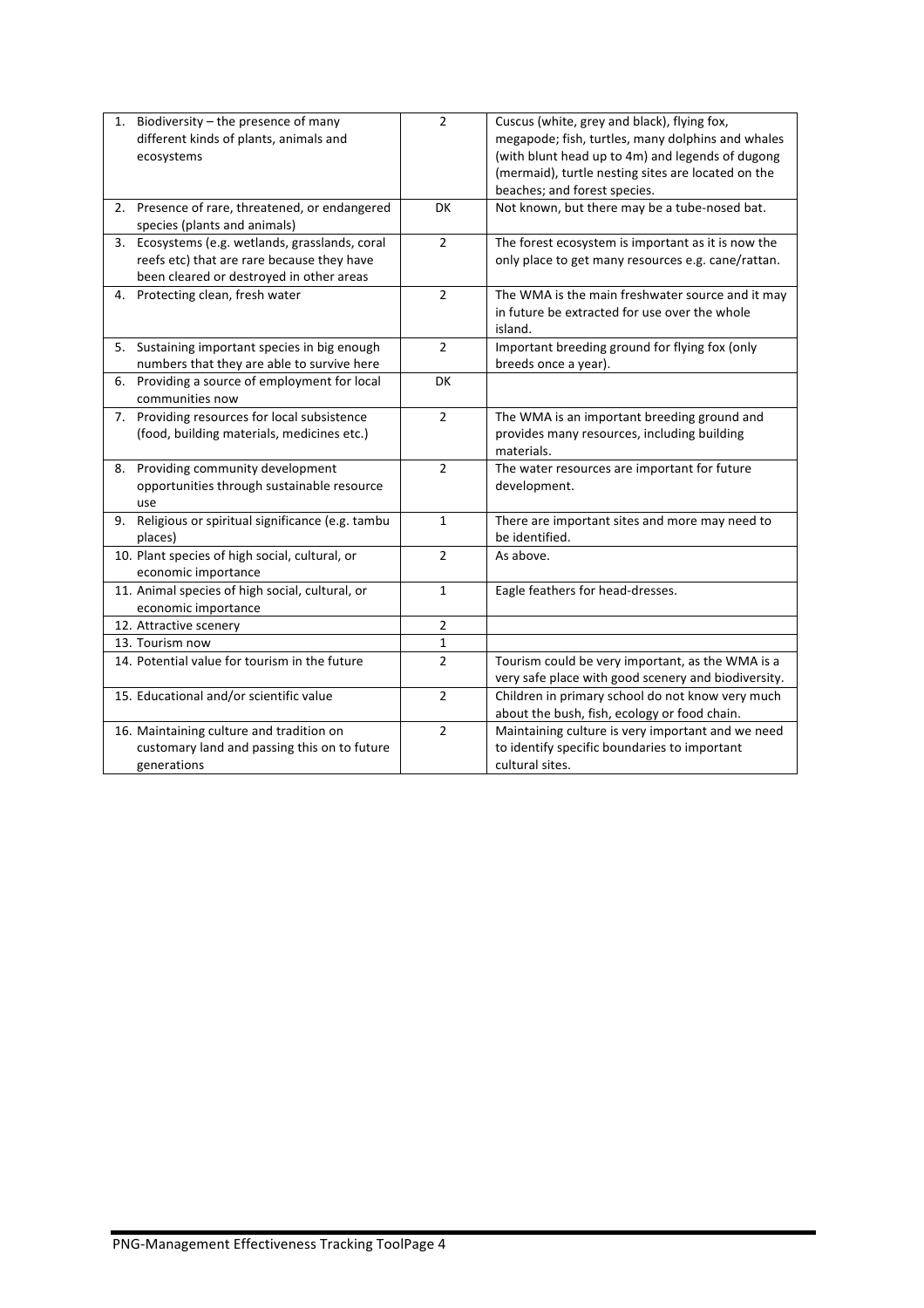### Part 3: What are the threats to the protected area?

#### **Table 4: Threats to the protected area**

- **H High** significance threats are seriously degrading values. This means they are badly damaging some value –it might be a kind of animal or plant, or your traditional gardens
- **M** Medium threats are having some negative impact they are damaging values but not so badly
- **L Low** threats are present but not seriously damaging values
- **1 N/A** where the threat is not present in the protected area or where something is happening but is not threatening the values at all

| <b>Threat type</b>                                                  | <b>Score</b><br>(H,M,L,0) | <b>Notes</b>                                                                                                                      |
|---------------------------------------------------------------------|---------------------------|-----------------------------------------------------------------------------------------------------------------------------------|
| 1.1 Housing and settlement                                          | L                         | Most of the WMA is remote with little settlement. There is mainly<br>settlement expansion on the coastline.                       |
| 1.1a Population increase in the<br>protected area community         | L                         |                                                                                                                                   |
| 1.2 Commercial and industrial areas                                 | 0                         |                                                                                                                                   |
| 1.3 Tourism and recreation                                          | 0                         |                                                                                                                                   |
| infrastructure                                                      |                           |                                                                                                                                   |
| 2.1 Customary land owner and                                        | м                         | The fear is that the gardens will expand to become more large-                                                                    |
| community gardens and small crops                                   |                           | scale and cause a loss of forest and other plant material.                                                                        |
| 2.1a Drug cultivation                                               | L                         | Recent incidence of people planting marijuana.                                                                                    |
| 2.1b Commercial plantations                                         | н                         | Copra and cocoa plantations are expanding and people may                                                                          |
|                                                                     |                           | encroach into the WMA. Part of the commercial plantations                                                                         |
|                                                                     |                           | (Middleton) are within the WMA.                                                                                                   |
| 2.2 Wood and pulp plantations                                       | L                         |                                                                                                                                   |
| 2.3 Livestock farming and grazing                                   | 0                         | There used to be cattle grazing.                                                                                                  |
| 2.4 Marine and freshwater                                           | 0                         |                                                                                                                                   |
| aquaculture                                                         |                           |                                                                                                                                   |
| 3.1 Oil and gas drilling                                            | 0                         |                                                                                                                                   |
| 3.2 Mining and quarrying                                            | 0                         |                                                                                                                                   |
| 3.3 Energy generation                                               | L                         | There is a proposal for a geothermal plant to extract steam from                                                                  |
|                                                                     |                           | the volcano. There has been discussion about starting up a hydro-                                                                 |
|                                                                     |                           | electric plant. Currently, most people use solar power. There is                                                                  |
|                                                                     |                           | also a proposed biodiesel plant.                                                                                                  |
| 4.1 Roads and railroads (include                                    | 0                         |                                                                                                                                   |
| road-killed animals)                                                |                           |                                                                                                                                   |
| 4.2 Utility and service lines (e.g.                                 | $\Omega$                  |                                                                                                                                   |
| electricity cables, telephone lines)                                |                           |                                                                                                                                   |
| 4.3 Shipping lanes                                                  | L                         | International shipping lanes pass between Karkar and Madang and                                                                   |
|                                                                     |                           | there is at least one ship per day. This number may increase. They                                                                |
|                                                                     |                           | are supposed to go outside Karkar Island.                                                                                         |
| 4.4 Flight paths                                                    | $\pmb{0}$                 |                                                                                                                                   |
| 5.1 Hunting, killing and collecting                                 | M                         | There is always some poaching by outsiders.                                                                                       |
| terrestrial animals (including killing<br>of animals as a result of |                           |                                                                                                                                   |
| human/wildlife conflict)                                            |                           |                                                                                                                                   |
| 5.2 Gathering terrestrial plants or                                 | м                         |                                                                                                                                   |
| plant products (non-timber)                                         |                           |                                                                                                                                   |
| 5.3a Logging and wood harvesting                                    | м                         |                                                                                                                                   |
| for local/customary use                                             |                           |                                                                                                                                   |
| 5.3b Logging and wood harvesting -                                  | M                         |                                                                                                                                   |
| commercial logging                                                  |                           |                                                                                                                                   |
| 5.4a Fishing, killing and harvesting                                | L                         | Fish and other marine resources are used for local subsistence                                                                    |
| aquatic resources for                                               |                           | purposes. There are still clams but numbers may have decreased.                                                                   |
| local/customary use                                                 |                           | Derris poison root used for fishing. There is no monitoring of fish                                                               |
|                                                                     |                           | numbers or of other marine species and it is difficult to know the                                                                |
|                                                                     |                           | status. (Note: in 2006 the RAPPAM listed fishing and shell                                                                        |
|                                                                     |                           | collecting as the most severe threat).                                                                                            |
| 5.4b Fishing, killing and harvesting                                | M                         | The tuna cannery sometimes sits off the coast for days and                                                                        |
| aquatic resources for commercial<br>use                             |                           | employs fish attracting devices. This is illegal as the community has<br>a 2km exclusion zone in relation to resource extraction. |
|                                                                     |                           |                                                                                                                                   |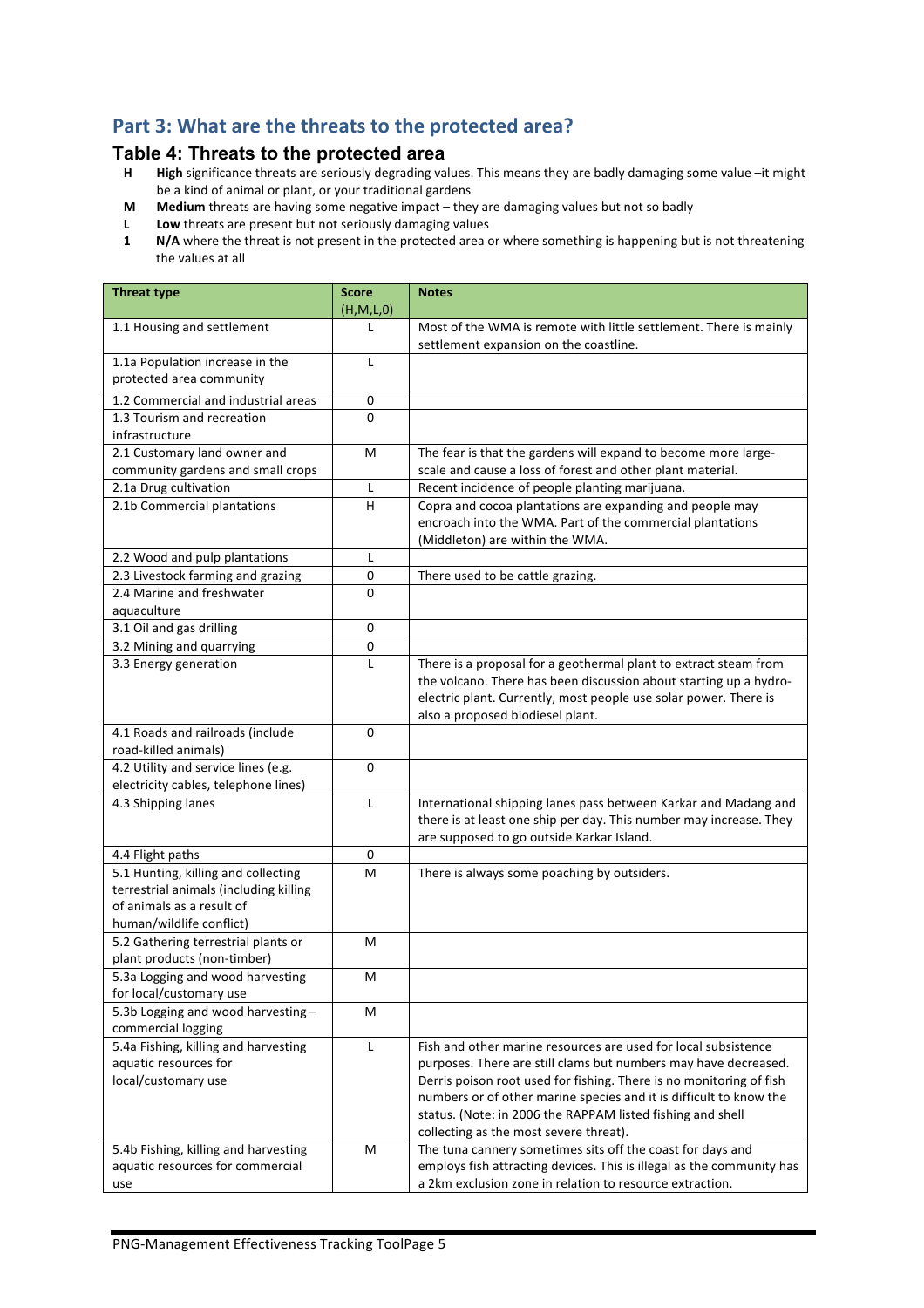| 6.1 Recreational activities and                         | 0           | No tourists visit the WMA.                                          |
|---------------------------------------------------------|-------------|---------------------------------------------------------------------|
| tourism                                                 |             |                                                                     |
| 6.2 War, civil unrest and military                      | 0           |                                                                     |
| exercises                                               |             |                                                                     |
| 6.3 Research, education and other                       | $\mathbf 0$ |                                                                     |
| work-related activities in protected                    |             |                                                                     |
| areas                                                   |             |                                                                     |
| 6.4 Activities of protected area                        | 0           |                                                                     |
| managers (e.g. construction or                          |             |                                                                     |
| vehicle use)<br>6.5 Deliberate vandalism,               | 0           |                                                                     |
| destructive activities or threats to                    |             |                                                                     |
| protected area staff and visitors                       |             |                                                                     |
| 7.1 Fire and fire suppression                           | L           | Some fire is natural in the system.                                 |
| (including arson)                                       |             |                                                                     |
| 7.2 Dams, hydrological modification                     | 0           |                                                                     |
| and water management/use                                |             |                                                                     |
| 7.3a Increased fragmentation within                     | H           | The main source of fragmentation is from human activities, mainly   |
| protected area                                          |             | gardens which are expanding.                                        |
| 7.3b Isolation from other natural                       | L           |                                                                     |
| habitat (e.g. deforestation)                            |             |                                                                     |
| 7.3c Other 'edge effects' on park                       | 0           |                                                                     |
| values                                                  |             |                                                                     |
| 7.3d Loss of keystone species (e.g.                     | L           |                                                                     |
| top predators, pollinators etc.)                        |             |                                                                     |
| 8.1 Pest plants                                         | L           | There is a broad-leafed weed spreading from the road, and           |
|                                                         |             | currently it is found only on the edge of the road.                 |
| 8.1a Pest animals                                       | L           | Cane toad and giant Japanese snails (pigs eat them) are found in    |
|                                                         |             | the WMA.                                                            |
| 8.1b Diseases such as fungus or                         | 0           |                                                                     |
| viruses that make native plants or                      |             |                                                                     |
| animals sick                                            |             |                                                                     |
| 8.2 Introduced genetic material (e.g.                   | 0           |                                                                     |
| genetically modified organisms)                         |             |                                                                     |
| 9.1 Household sewage and urban                          | 0           | Villagers mostly have pit toilets and waste is not a problem.       |
| waste water                                             |             |                                                                     |
| 9.1a Sewage and waste water from                        | 0           |                                                                     |
| protected area facilities                               |             |                                                                     |
| 9.2 Industrial, mining and military                     | 0           |                                                                     |
| effluents                                               |             |                                                                     |
| 9.3 Agricultural and forestry                           | 0           |                                                                     |
| effluents (e.g. excess fertilizers or                   |             |                                                                     |
| pesticides)                                             |             |                                                                     |
| 9.4 Garbage and solid waste<br>9.5 Air-borne pollutants | 0<br>0      |                                                                     |
| 9.6 Excess energy (e.g. heat                            | 0           |                                                                     |
| pollution, lights etc.)                                 |             |                                                                     |
| 10.1 Volcanoes                                          | Г           | The island has an active volcano (last eruption 1979) and this may  |
|                                                         |             | cause some problems in the future.                                  |
| 10.2 Earthquakes/Tsunamis                               | L           | The last big earthquake was in 1979.                                |
|                                                         |             |                                                                     |
| 10.3 Avalanches/Landslides                              | 0           |                                                                     |
| 10.4 Erosion and siltation/                             | L           | Erosion is occurring on the shoreline.                              |
| deposition (e.g. shoreline or riverbed                  |             |                                                                     |
| changes)                                                |             |                                                                     |
| 11.1 Habitat shifting and alteration                    | М           | The beachfront ecosystem has changed. There used to be dunes        |
|                                                         |             | with vines for about 5-10 m from the coast and this protected       |
|                                                         |             | hermit crabs that are used a lot for baits. Now the saltwater has   |
|                                                         |             | come up and washed the beach and dunes away. When the waves         |
|                                                         |             | come in they really pound the reef and break it. There also used to |
|                                                         |             | be tree-moss from 500m up, but now it is all dead.                  |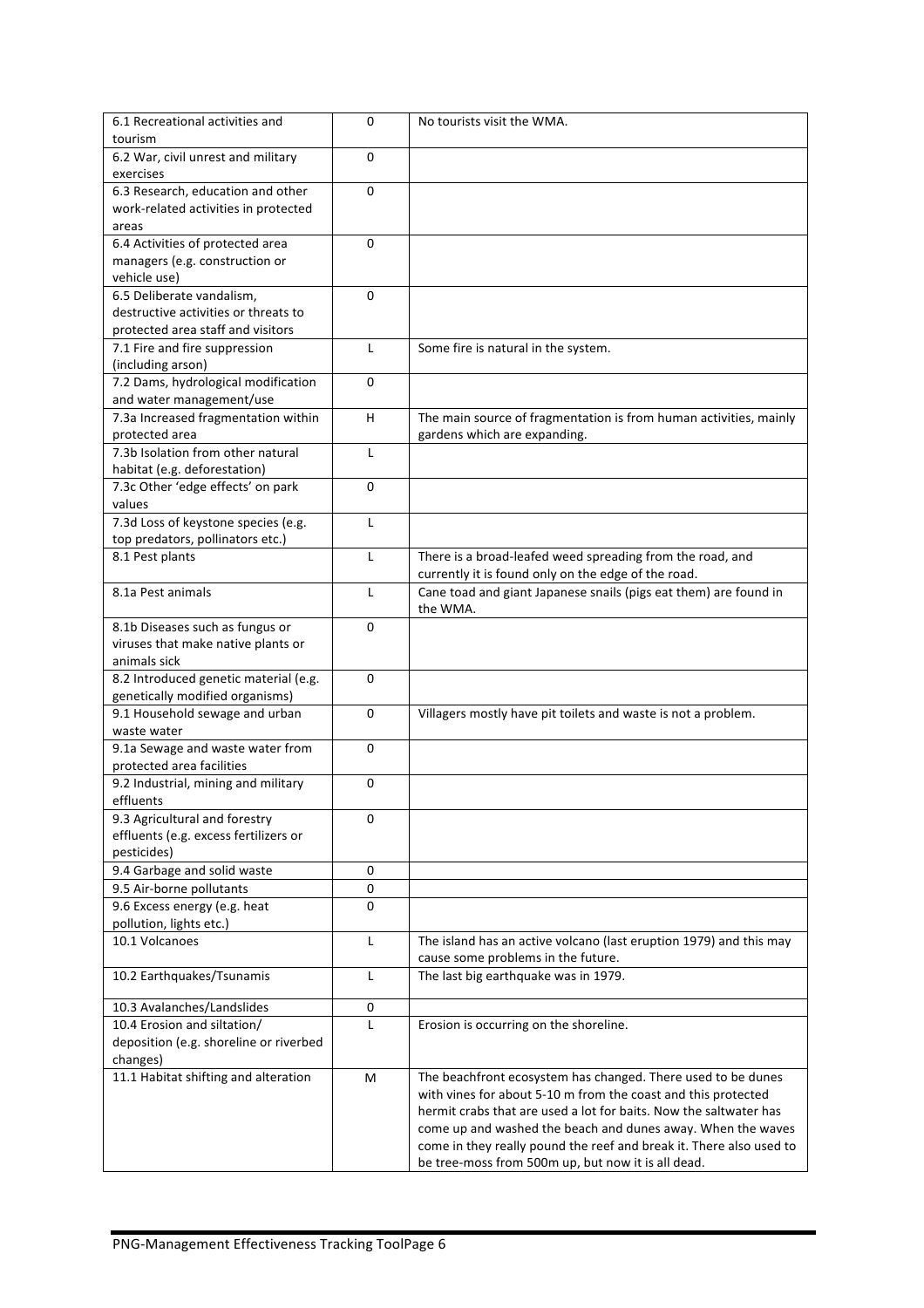| 11.2 Droughts                                                                        | M | There was drought and fire last year.                                                                                                                              |  |
|--------------------------------------------------------------------------------------|---|--------------------------------------------------------------------------------------------------------------------------------------------------------------------|--|
| 11.3 Temperature extremes                                                            | M | There is more heat and more hot days.                                                                                                                              |  |
| 11.4 Storms and flooding                                                             | M | There is no flooding, although there is more wind and storms. The<br>wind is stronger e.g. it breaks off the mango flowers and we lose<br>the mango crop.          |  |
| 11.5 Coral bleaching                                                                 | н | There are lower tides and more sun. The coral closer to the land is<br>exposed at low tide and is being bleached and becomes a<br>sandbank.                        |  |
| 11.6 Intrusion by saltwater into<br>gardens etc.                                     | M | There is evidence of salt water intruding into gardens.                                                                                                            |  |
| 11.7 Sea level rise                                                                  | M | This is reducing the area for turtles to nest.                                                                                                                     |  |
| Other (please explain)                                                               |   |                                                                                                                                                                    |  |
| 12.1 Loss of cultural links, traditional<br>knowledge and/or management<br>practices | M | The traditional barter system is disappearing. This was important<br>for creating relationships.                                                                   |  |
| 12.2 Natural deterioration of<br>important cultural site values                      |   | Waves now pound the gravesite and the cemetery has<br>disappeared.                                                                                                 |  |
| 12.3 Destruction of cultural heritage<br>buildings, gardens, sites etc.              |   |                                                                                                                                                                    |  |
| Other (please explain)                                                               | M | Increased isolation - because the sea is getting rougher, it is getter<br>more difficult to get to Madang by boat. We lose about five people<br>at sea every year. |  |

## Table 5. Worst threats and ways forward

| <b>Threat</b><br>No. | <b>Threat</b><br>(Most significant first)                                                                                                               | Threat number or<br><b>name</b> (copy no. from<br>Table 4) | Nature of the threat, impact and how to reduce the<br>impact.                                                                                                                                   |
|----------------------|---------------------------------------------------------------------------------------------------------------------------------------------------------|------------------------------------------------------------|-------------------------------------------------------------------------------------------------------------------------------------------------------------------------------------------------|
| 1                    | Commercial<br>plantations                                                                                                                               | 2.1                                                        | Part of the commercial plantations (Middleton) are within<br>the WMA. The people are planting more copra and cocoa<br>and when they run out of land they will encroach further<br>into the WMA. |
| $\mathfrak{p}$       | Climate change (e.g.<br>coral bleaching,<br>habitat shifting,<br>droughts, temperature<br>extremes, storms, salt<br>water intrusion, sea<br>level rise) | 11.1, 11.2, 11.3, 11.4,<br>11.5,11.6,11.7                  | Climate change is having noticeable impacts (e.g. coastal<br>erosion, coral bleaching, loss of marine biodiversity, impacts<br>on subsistence gardening).                                       |
| 3                    | Hunting of terrestrial<br>animals                                                                                                                       | 5.1                                                        | Mainly undertaken by outsiders; impacts on species<br>diversity and abundance.                                                                                                                  |
| 4                    | Fragmentation                                                                                                                                           | 7.3a                                                       | Loss of native vegetation and related habitats.                                                                                                                                                 |
| 5                    | Loss of cultural<br>traditions                                                                                                                          | 11.1                                                       | Loss of traditional barter system.                                                                                                                                                              |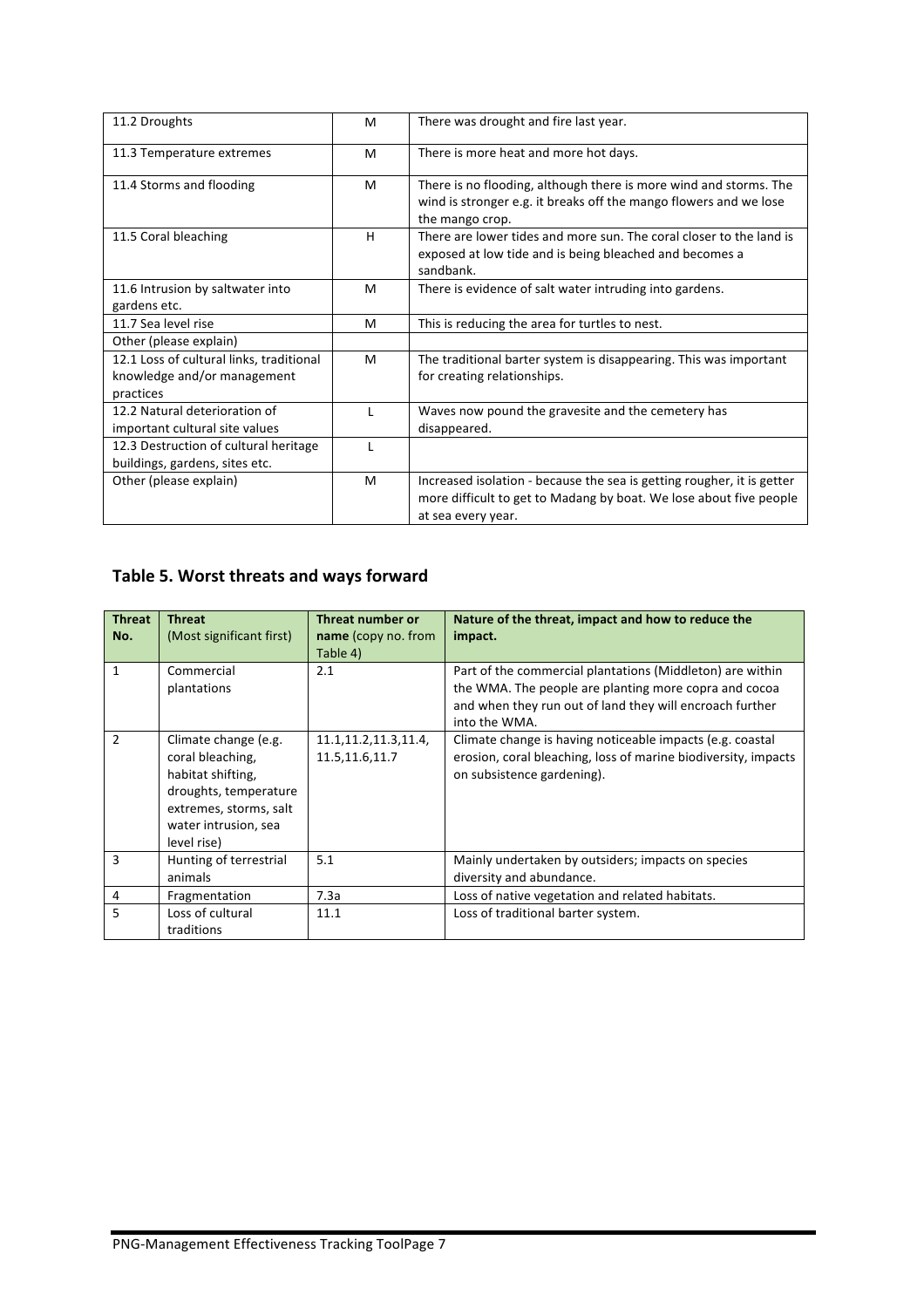## Part 4: What is the management like in the protected area?

| <b>Issue</b>                      | <b>Score</b><br>(0,1,2,3, | <b>Comment</b>                                                                                                                                                                  | <b>Next steps</b>                                                                                                                                                                                                                                                         |
|-----------------------------------|---------------------------|---------------------------------------------------------------------------------------------------------------------------------------------------------------------------------|---------------------------------------------------------------------------------------------------------------------------------------------------------------------------------------------------------------------------------------------------------------------------|
|                                   | NA)                       |                                                                                                                                                                                 |                                                                                                                                                                                                                                                                           |
| 1a. Legal status                  | 3                         | Legally gazetted in 1977.                                                                                                                                                       |                                                                                                                                                                                                                                                                           |
| 1b. Legal status                  |                           |                                                                                                                                                                                 |                                                                                                                                                                                                                                                                           |
| 2a. Protected area<br>regulations | $\mathbf{1}$              | There are some traditional rules<br>e.g. it is not permitted to cut any<br>tree that is standing.                                                                               | Increase the community<br>awareness of the WMA rules e.g.<br>put up signboards, fence<br>important areas, have a presence<br>in the WMA (e.g. we need to<br>show that the government has<br>authority and that it has a<br>greater presence in the WMA).                  |
| 2b. Protected area<br>regulations |                           |                                                                                                                                                                                 |                                                                                                                                                                                                                                                                           |
| 3. Law enforcement                | $\mathbf{1}$              | The WMA has been neglected, with<br>no interest shown in it. None of the<br>villages or clans really know what is<br>happening with conservation.                               | As above - there needs to be<br>improved awareness among the<br>community.                                                                                                                                                                                                |
| 4. Protected area objectives      | $\mathbf{1}$              | There are agreed objectives but<br>the WMA is not really managed<br>according to them.                                                                                          |                                                                                                                                                                                                                                                                           |
| 5. Protected area design          | 3                         | The size and shape of the WMA is<br>quite good.                                                                                                                                 |                                                                                                                                                                                                                                                                           |
| 6. Protected area boundaries      | 3                         | The first time the people have seen<br>the WMA boundary is at this<br>workshop. However, everyone<br>understands where the boundary<br>is. GPS coordinates may not be<br>known. | The WMA boundaries need to be<br>better marked on the ground and<br>the GPS coordinates identified. A<br>map in the community would<br>also help. (Note: the gazettal<br>notice says that the area<br>continues 200m seaward and the<br>CEPA map does not indicate this). |
| 7. Management plan                | 0                         | There is no Management Plan.                                                                                                                                                    | Seek assistance to develop a<br>Management Plan for the WMA<br>and include all relevant<br>stakeholders.                                                                                                                                                                  |
| 7a. Planning process              | 0                         | Customary landowners are not<br>consulted about management as<br>there is no Management Plan.                                                                                   |                                                                                                                                                                                                                                                                           |
| 7b. Planning process              | 0                         | There is no plan to review.                                                                                                                                                     |                                                                                                                                                                                                                                                                           |
| 7c. Planning process              | $\Omega$                  | There is no monitoring or<br>evaluation that informs planning<br>and management.                                                                                                |                                                                                                                                                                                                                                                                           |
| 8. Regular work plan              | $\mathbf 0$               | There is no regular work plan.                                                                                                                                                  |                                                                                                                                                                                                                                                                           |
| 9. Resource inventory             | 0                         | There is very little information<br>available on the WMA.                                                                                                                       | Create a management plan and<br>undertake a resource inventory<br>to help inform the management<br>planning processes.                                                                                                                                                    |
| 10. Protection systems            | 0                         | There are no patrols or permits.<br>The main rule is that only fallen<br>timber can be cut for use.                                                                             |                                                                                                                                                                                                                                                                           |
| 11. Research and monitoring       | 0                         | There is no research or survey<br>work.                                                                                                                                         | Research is essential to underpin<br>effective planning and<br>management. We do not know if                                                                                                                                                                              |

## **Table 6. Management effectiveness scores, comments, next steps**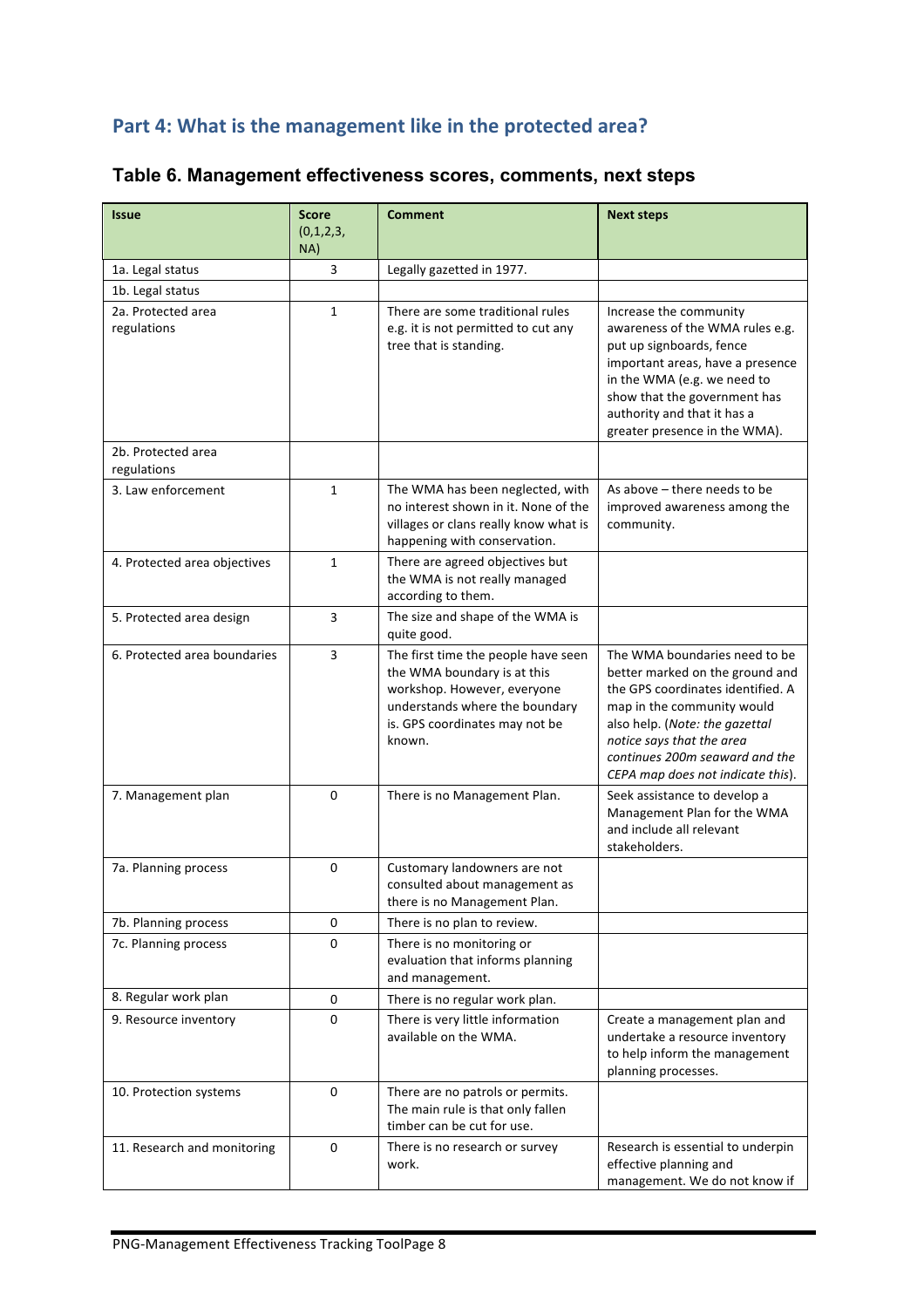|                                                       |              |                                                                                                                                                             | anyone is interested in doing<br>research. We could look for<br>volunteers (SIL can connect<br>people and help with logistics-<br>have office in Madang). |
|-------------------------------------------------------|--------------|-------------------------------------------------------------------------------------------------------------------------------------------------------------|-----------------------------------------------------------------------------------------------------------------------------------------------------------|
| 12. Resource management                               | 0            | No activities are occurring.                                                                                                                                |                                                                                                                                                           |
| 13a. Staff numbers                                    | $\mathbf 0$  |                                                                                                                                                             |                                                                                                                                                           |
| 13b. Other people working<br>on the protected area    | 1            | One of the customary landowners<br>(Luiev) walks around to see if<br>everything is okay and checks on<br>the area, but he is alone and it is a<br>big area. | We need to reconvene regular<br>meetings and seek assistance to<br>develop a Management Plan and<br>related support systems.                              |
| 14. Training and skills                               | $\mathbf{1}$ | Luiev's skills in understanding the<br>area and its people are high, but<br>most people have no training.                                                   | Scientific knowledge could be<br>improved, e.g. understanding<br>food chains, relevant laws and<br>mediation.                                             |
| 15. Current budget                                    | 0            |                                                                                                                                                             |                                                                                                                                                           |
| 16. Security of budget                                | 0            |                                                                                                                                                             |                                                                                                                                                           |
| 17. Management of budget                              | <b>NA</b>    |                                                                                                                                                             | We may need to set up a bank<br>account if the WMA is<br>reinvigorated.                                                                                   |
| 18. Equipment                                         | 0            |                                                                                                                                                             |                                                                                                                                                           |
| 19. Maintenance of<br>equipment                       | NА           |                                                                                                                                                             |                                                                                                                                                           |
| 20. Education and awareness                           | 0            |                                                                                                                                                             | Attendees have plans to increase<br>awareness in the community                                                                                            |
| 21. Planning for land use or<br>marine activities     | 0            | Adjacent planning and activities<br>(e.g. fishing for the tuna cannery)<br>do not take account of the WMA.                                                  |                                                                                                                                                           |
| 22. State and commercial<br>neighbours                | 0            | There is no contact with state or<br>commercial neighbours.                                                                                                 | The government agency needs to<br>facilitate contact with the WMA.                                                                                        |
| 23. Indigenous people/<br><b>Customary landowners</b> | 3            | Customary landowners have total<br>say over what happens within the<br>WMA.                                                                                 |                                                                                                                                                           |
| 24a. Impact on communities                            | 0            | There is no communication<br>between the landowners and CEPA<br>or the Local Level Government.                                                              |                                                                                                                                                           |
| 24b. Impact on communities                            | 0            | There are no programs to improve<br>the landowners' welfare.                                                                                                |                                                                                                                                                           |
| 24c. Impact on communities                            | $\mathbf{1}$ | The customary landowners actively<br>support the WMA.                                                                                                       |                                                                                                                                                           |
| 25. Economic benefit                                  | 0            | The WMA provides no paid<br>employment.                                                                                                                     |                                                                                                                                                           |
| 26. Monitoring and<br>evaluation                      | $\mathbf 0$  |                                                                                                                                                             |                                                                                                                                                           |
| 27. Visitor facilities                                | $\mathbf 0$  |                                                                                                                                                             | There is tourism potential e.g. we<br>could take people up to the top<br>of the volcano and go diving.                                                    |
| 28. Commercial tourism<br>operators                   | $\mathbf 0$  | They go to Karkar but do not go to<br>the WMA.                                                                                                              |                                                                                                                                                           |
| 29. Fees                                              | 0            |                                                                                                                                                             |                                                                                                                                                           |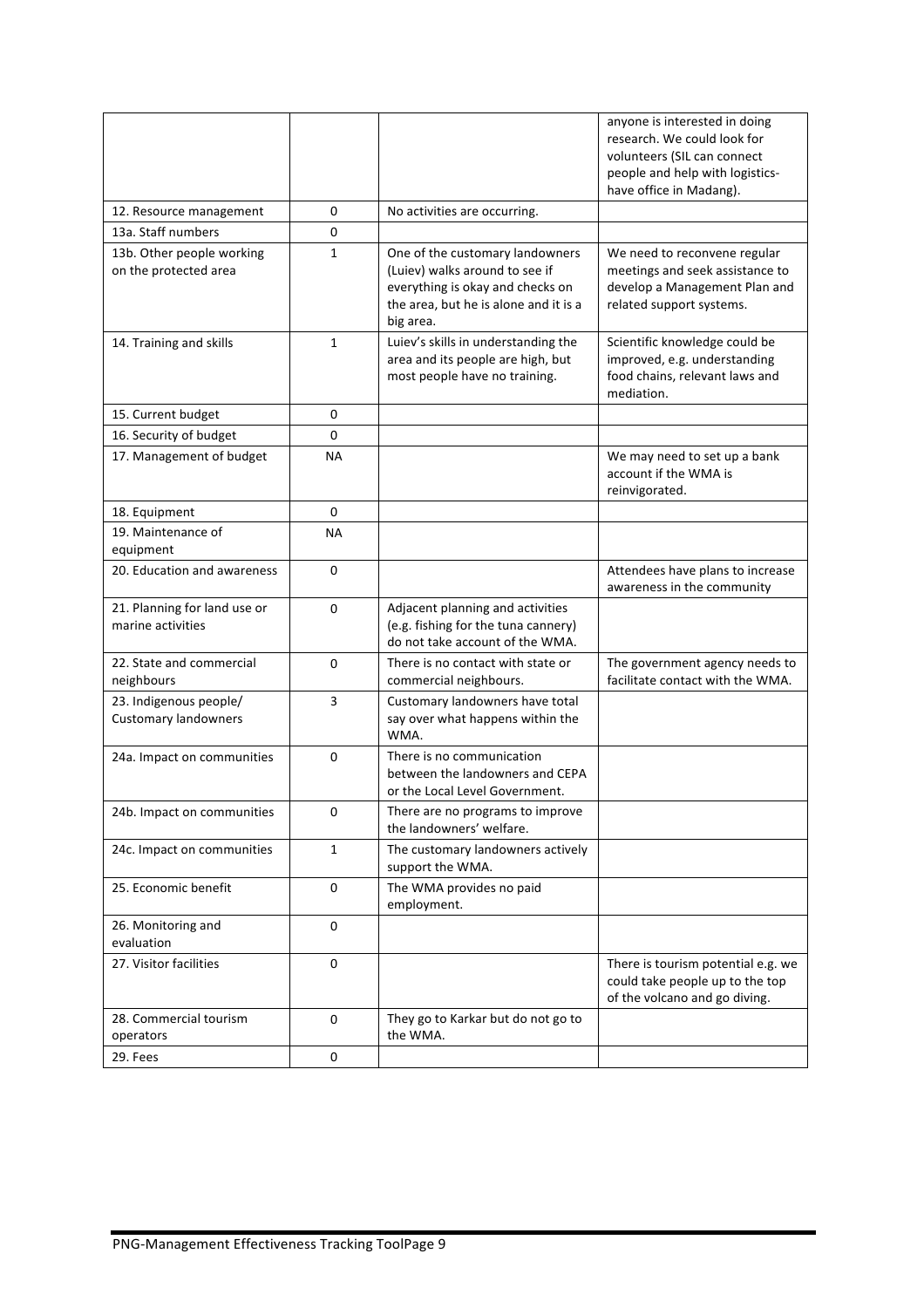| 30. Condition of values  | 2        | There are some issues or threats,<br>but the most important values are<br>intact. Much traditional knowledge<br>has been lost e.g. the sunbird<br>makes a noise when the big eagle<br>is up in the tree, but the children<br>do not understand this anymore. If<br>they destroy the places where the<br>swallows nest when they fly up<br>from Australia, then where will<br>they go? |  |
|--------------------------|----------|---------------------------------------------------------------------------------------------------------------------------------------------------------------------------------------------------------------------------------------------------------------------------------------------------------------------------------------------------------------------------------------|--|
| 30a.Condition of values  | 0        | No research underpins the<br>assessment of values.                                                                                                                                                                                                                                                                                                                                    |  |
| 30b. Condition of values | 0        | There are no management<br>programs to address threatening<br>processes.                                                                                                                                                                                                                                                                                                              |  |
| 30c. Condition of values | $\Omega$ | There are no routine management<br>activities.                                                                                                                                                                                                                                                                                                                                        |  |

# Part 5: Condition and trends of protected area values

#### **Table 7. Values, condition and trend**

| <b>Key value</b><br>(from Table 2)                                      | <b>Condition</b><br>Score $(VG, G,$<br>F, P, DK) | <b>Trend</b><br><b>Score</b><br>(I, S, D,<br>DK) | <b>Information source and justification for Assessment</b><br>and HOW the condition can be IMPROVED                                                                                                                       |
|-------------------------------------------------------------------------|--------------------------------------------------|--------------------------------------------------|---------------------------------------------------------------------------------------------------------------------------------------------------------------------------------------------------------------------------|
| Breeding ground for<br>wildlife e.g. flying fox<br>and cuscus           | G                                                | D                                                | Could be improved if fewer people hunted.                                                                                                                                                                                 |
| Coastline and reef – fish<br>and marine life                            | G                                                | D                                                | Difficult to know from the surface what is happening.<br>Climate change has the biggest effect on the condition of<br>the marine resources.                                                                               |
| Virgin forest                                                           | G                                                | D                                                | Where people cannot access easily it is very good but in<br>other areas there is encroachment and loss of forest and<br>habitat.                                                                                          |
| Food items for traditional<br>barter system                             | F                                                | D                                                | Unless people start replanting, the galip tree will<br>disappear.                                                                                                                                                         |
| Cultural values including<br>traditional routes and<br>meditation areas | $\mathbf{F}$                                     | D                                                | Michael's grandfather and father used the traditional<br>routes and temporary settlement areas. He knows about<br>them, but our children don't. If these traditions are not<br>recorded, no one will know where they are. |

#### Table 8. Recommendations and ways forward

| More government input and resources (e.g.<br>money), improved knowledge of the<br>WMA, and assistance to reinvigorate the<br>WMA. | More awareness programs in the<br>community, both about the<br>protected area and its wildlife.<br>Participation of landowners and<br>management teams. | Tourism is important in the future, but<br>we need to get some infrastructure in<br>place for low-key village-based<br>tourism. Make sure people who are<br>going to the volcano must have a local<br>guide. |
|-----------------------------------------------------------------------------------------------------------------------------------|---------------------------------------------------------------------------------------------------------------------------------------------------------|--------------------------------------------------------------------------------------------------------------------------------------------------------------------------------------------------------------|